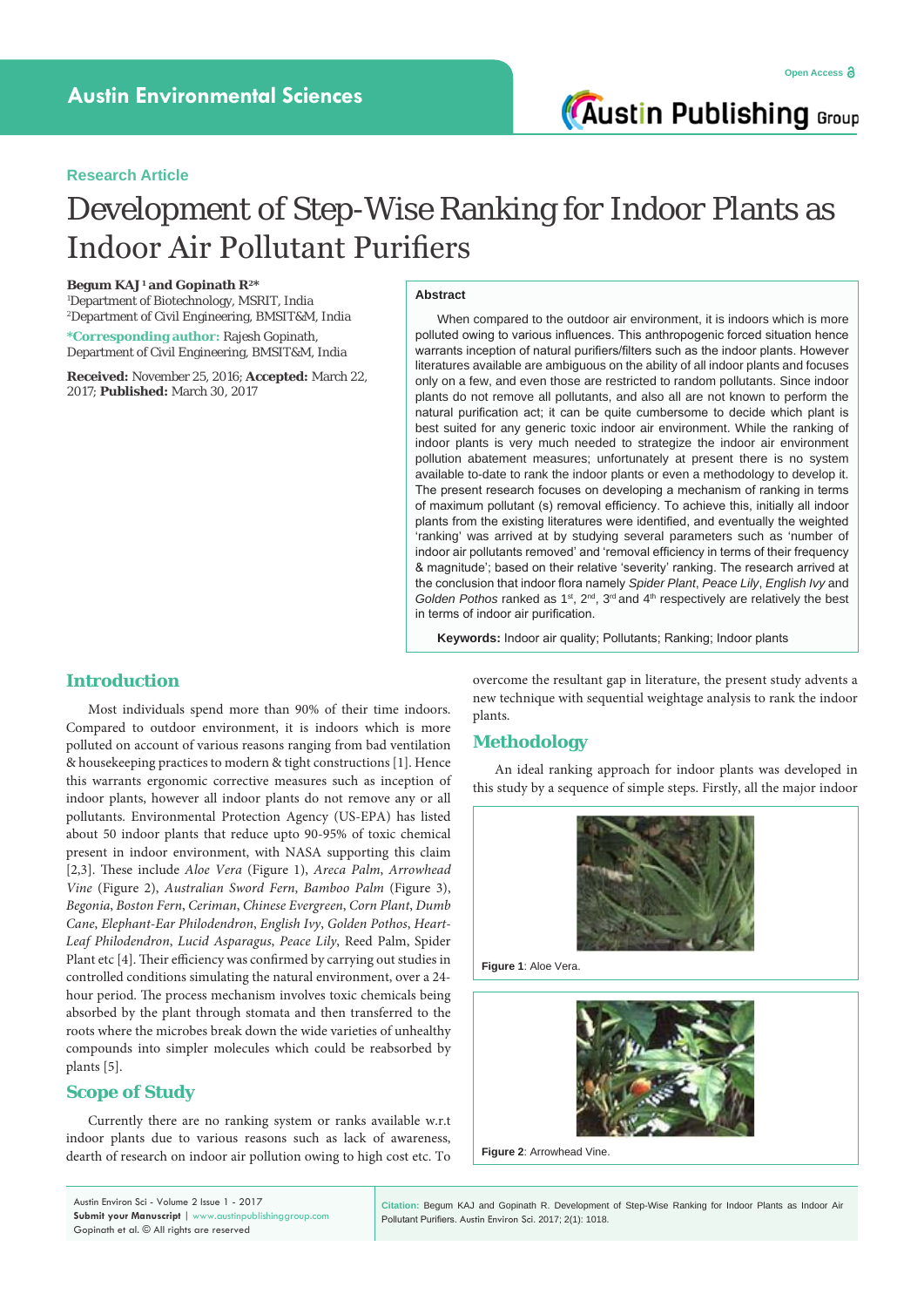

plants (available in the literature till date) which purify the polluted indoor environment were compiled, and then screened for obtaining clarity on which all pollutant or pollutants they were able to remove as cited in available literatures. Further weightage analysis was carried out in two stages. Firstly, 30% weightage was decided based on the number of indoor air pollutants. Secondly 70% weightage was affirmed based on the frequency & magnitude of the pollutants

removed i.e., removal efficiency based on the removal rate & initial concentration. This part of the computation was majorly based on severity of the indoor air pollutant removed; hence it was ascertained according to the ranking of indoor air pollutants. Presumably, an ideal ranking technique would rank highest those pollutants whose abatement would produce the greatest benefit. For this five sequential criterions focusing on priority wise classification to develop the final ranking. Primarily, from an exhaustive literature survey, all the potential sources contributing to indoor air pollution were identified. Secondly, all the toxic indoor air pollutants were extracted from databases of E.P.A. and W.H.O. In the next step, frequency assessment was carried out for sources and pollutants based on emission and occurrence. The list was then prepared for subsequent stages of assessment. The database was then subjected to analysis, in terms of severity and frequency of health impacts. The previous two rankings were individually subjected to weightages (30% and 70% for rankings of 1st and 2nd assessment respectively) and reassessed for



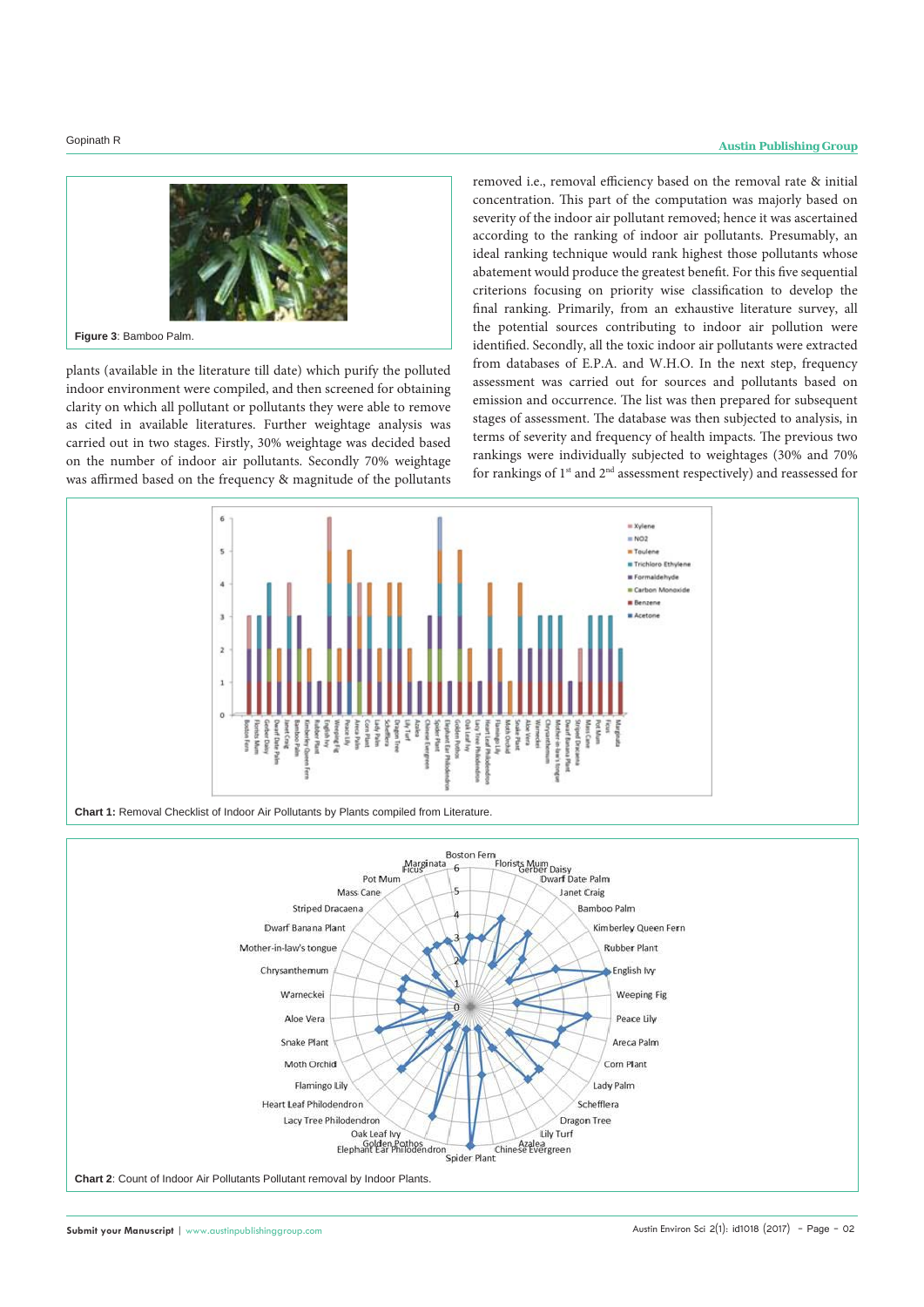New Ranking. This was further compared with Carcinogenicity Index and Indoor Air Quality Standards. Finally the ranking was arrived at with the top spot grabbed by a chemical that posed the greatest threat to human health, in the least concentration and least frequency [6]. The Subsequent resultant highlighted the Ranking for Indoor Plants as best Indoor Air Pollution Purifiers The results was then compared with the US-EPA list of 'Best Indoor Plants' [3] and NASA's purifying score [2] to validate the efficiency of the evolved methodology.

## **Results and Discussion**

As can be observed from Chart 1, the screening of indoor plants essentially engaged the most dangerous indoor pollutants. These included Benzene, Acetone, Formaldehyde, Toluene, Carbon Monoxide), Nitrogen di-oxide, Trichloroethylene and Xylene; ranked as 1, 2, 3, 5, 7, 9, 10 and 19 respectively. The ranking mechanism and ranking of Indoor Air Pollutants was also developed by the present authors [6].

The outcome of the checklist confirms that the number of plants removing Acetone, Benzene, Carbon Monoxide, Formaldehyde, Trichloro Ethylene, Toulene,  $NO<sub>2</sub>$  and Xylene are 1, 25, 7, 34, 19, 18, 1 and 5 respectively. Noteworthy mention in this Checklist analysis is that to-date no literatures have reported the removal of PVC, Cadmium and Poly-chlorinated Biphenyls which are ranked 4, 6 and 8 respectively. This study has also excluded the other ranked indoor air pollutants (11 onwards upto 18), and also those chemicals (such as chlorine, fluoride and chromium) that finds a mention in literature for removal by plants but isn't included in severity ranking of indoor air pollutants. The exclusion is probably due to their ignorable impact on human-health due to lower generation rates, or fewer indoor & fugitive sources and/or negligible frequency/magnitude. Hence, any plant such as *Wistaria*, which is known to remove only these aforementioned excluded pollutants, is also omitted from the weightage analysis.

As can be observed from Chart 2, the maximum number of indoor air pollutants was removed by *English Ivy* and *Spider Plant*. The initial ranking was derived from subjecting count accomplished by each plant for 30% weightage analysis. Herein it may be observed that *English Ivy* (ranking-1), *Spider Plant* (ranking-1), *Peace Lily* (ranking-2) and *Golden Pothos* (ranking-2) are the top 4 plants in naturally purifying the indoor air. Nevertheless it is not merely the number of pollutants removed that matter, but the severity of each of these pollutants which can reveal the true potential of each plant species in purification of indoor air.

Thereby applying 70% weightage analysis, the Revised-Final ranking was arrived at wherein it may be inferred that *Spider Plant* (ranking-1), *Peace Lily* (ranking-2), *English Ivy* (ranking-3) and *Golden Pothos* (ranking-4) are the top 4 natural purifiers of indoor air. The deviation from initial to and revised final ranking for all indoor plants is presented under Table 1. As a credibility check; the plants securing final top rankings were also found to be mentioned in EPA's list of best Indoor Plants [2] and in NASA's list of best Indoor Plants [3]. While EPA list was generic, NASA listed the indoor plants on their merit basis in terms of their Purifying Score for by studying only limited Pollutants. As the studies by EPA and NASA were inadequate in terms of the range of indoor plants and indoor **Table 1:** Step-wise Development of Final Ranking of Indoor Plants.

| <b>Table 1.</b> Oldp wise Development of Final Rammig of mader Fiams. |    |    |                          |
|-----------------------------------------------------------------------|----|----|--------------------------|
| Name of the Plant/ Ranking Initial Ranking Final Ranking              |    |    | <b>NASA Score</b>        |
| <b>Boston Fern</b>                                                    | 04 | 21 | 7.5                      |
| <b>Florists Mum</b>                                                   | 04 | 20 | Ш,                       |
| Gerber Daisy                                                          | 03 | 10 | ٠.                       |
| <b>Dwarf Date Palm</b>                                                | 05 | 25 | 7.8                      |
| <b>Janet Craig</b>                                                    | 03 | 12 | 7.8                      |
| <b>Bamboo Palm</b>                                                    | 04 | 11 | 8.4                      |
| <b>Kimberley Queen Fern</b>                                           | 05 | 25 | $\overline{\phantom{a}}$ |
| <b>Rubber Plant</b>                                                   | 03 | 08 | 8.0                      |
| <b>English Ivy</b>                                                    | 01 | 03 | 7.8                      |
| <b>Weeping Fig</b>                                                    | 05 | 24 | Ξ.                       |
| <b>Peace Lily</b>                                                     | 02 | 02 | 7.5                      |
| <b>Areca Palm</b>                                                     | 03 | 16 | 8.5                      |
| <b>Corn Plant</b>                                                     | 03 | 07 | --                       |
| <b>Lady Palm</b>                                                      | 05 | 25 | 8.5                      |
| <b>Schefflera</b>                                                     | 03 | 06 | --                       |
| <b>Dragon Tree</b>                                                    | 03 | 09 |                          |
| <b>Lily Turf</b>                                                      | 05 | 24 | --                       |
| <b>Azalea</b>                                                         | 06 | 27 | --                       |
| <b>Chinese Evergreen</b>                                              | 04 | 12 | --                       |
| <b>Spider Plant</b>                                                   | 01 | 01 | --                       |
| <b>Elephant Ear Philodendron</b>                                      | 06 | 27 | ٠.                       |
| <b>Golden Pothos</b>                                                  | 02 | 04 | --                       |
| Oak Leaf Ivy                                                          | 05 | 23 | --                       |
| <b>Lacy Tree Philodendron</b>                                         | 06 | 27 | --                       |
| <b>Heart Leaf Philodendron</b>                                        | 03 | 09 | $\overline{a}$           |
| <b>Flamingo Lily</b>                                                  | 05 | 25 | --                       |
| <b>Moth Orchid</b>                                                    | 06 | 28 | --                       |
| <b>Snake Plant</b>                                                    | 03 | 05 | --                       |
| Aloe Vera                                                             | 05 | 22 | --                       |
| Warneckei                                                             | 04 | 14 | --                       |
| Chrysanthemum                                                         | 04 | 13 | --                       |
| Mother-in-law's tongue                                                | 04 | 15 | ٠.                       |
| <b>Dwarf Banana Plant</b>                                             | 06 | 27 | --                       |
| Dracaena "Janet Craig"                                                | 05 | 28 | 7.8                      |
| <b>Mass Cane</b>                                                      | 04 | 18 | --                       |
| <b>Pot Mum</b>                                                        | 04 | 17 | --                       |
| Ficus Alii                                                            | 04 | 19 | 7.7                      |
| Marginata                                                             | 05 | 26 | -−                       |

air pollutants addressed; the present result need not necessarily satisfy the hierarchy developed by them. As can be observed from Final Rankings (Table 1); plants ranked within top ten as per present research (such as *Corn Plant*, *Schefflera*, *Dragon Tree*, *Spider Plant*, *Golden Pothos*, *Heart Leaf Philodendron* and *Snake Plant* ranked 7, 6, 9, 1, 4, 9 and 5 respectively) was not even rated by NASA. Also *Peace Lily* which was ranked 2nd in present study was rated only 7.5 by